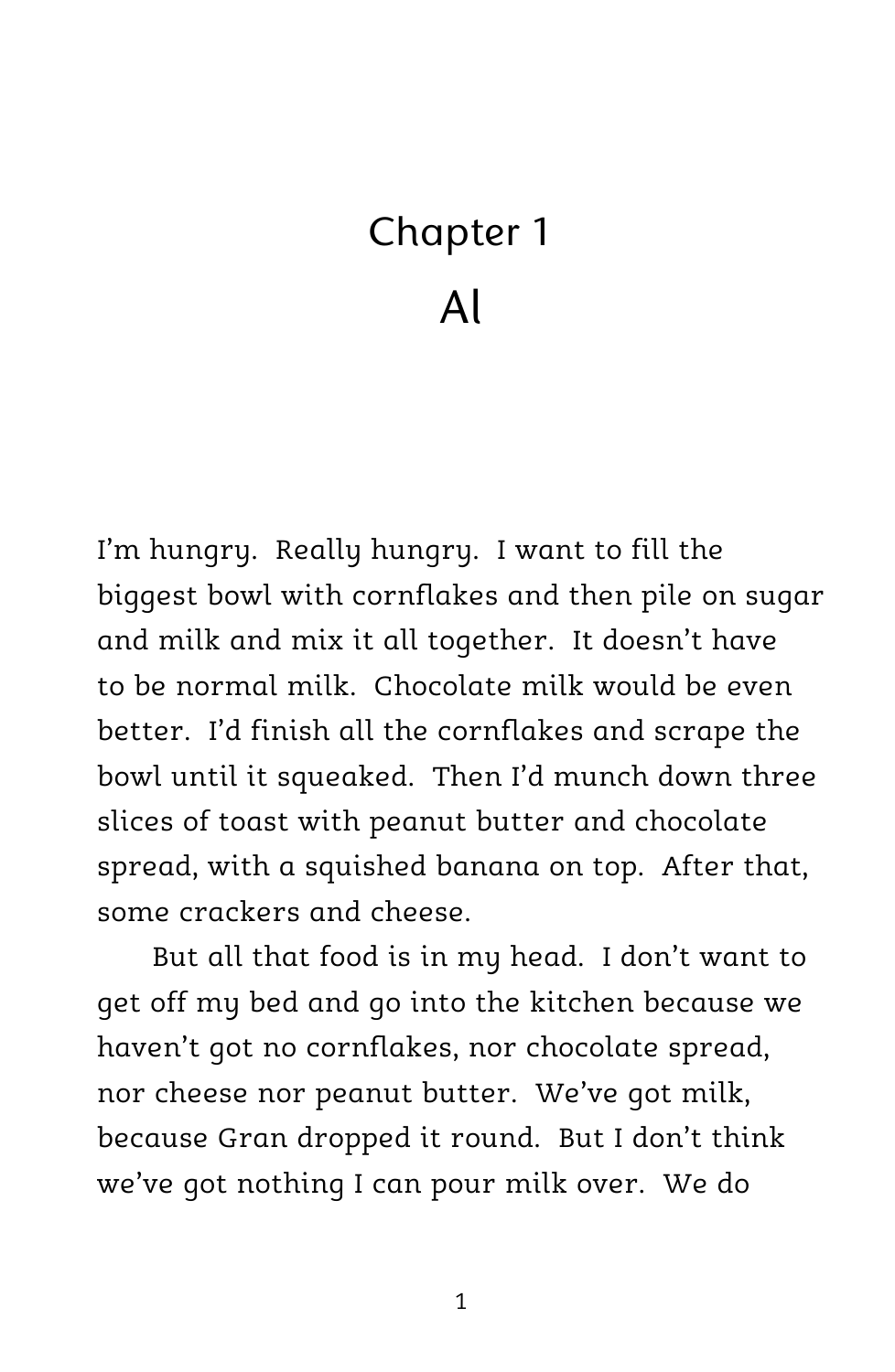have sugar, so maybe I can mix it into the milk and drink that instead.

There's another reason why I don't want to go into the kitchen. I'd have to pass Mum. She's on the sofa, in a mood. She's been trying not to have big moods since I started living with her again. We're supposed to be starting over. Mum's promised that she'll never go near the people that make her want to take drugs. She's promised that she'll never steal anything again. She's promised that it was the last time she'll go to prison. She's promised she'll make herself get better and strong. Mum didn't just promise me. She promised Gran and my social worker too. But I think she's finding it hard to keep her promises.

Her sad mood today is an extra big one. Mum didn't say nothing to me when I got home from school. She didn't even look at me when I made her a cup of tea. Her hand was all floppy over the arm of the sofa, so I put her mug on the table and pulled it towards her. I called her name – her real name, Ramona, not just Mum. She gave me a sort of smile and then went back to staring at the ceiling. I shouted her name, but Mum didn't say nothing more.

 $\overline{\mathcal{L}}$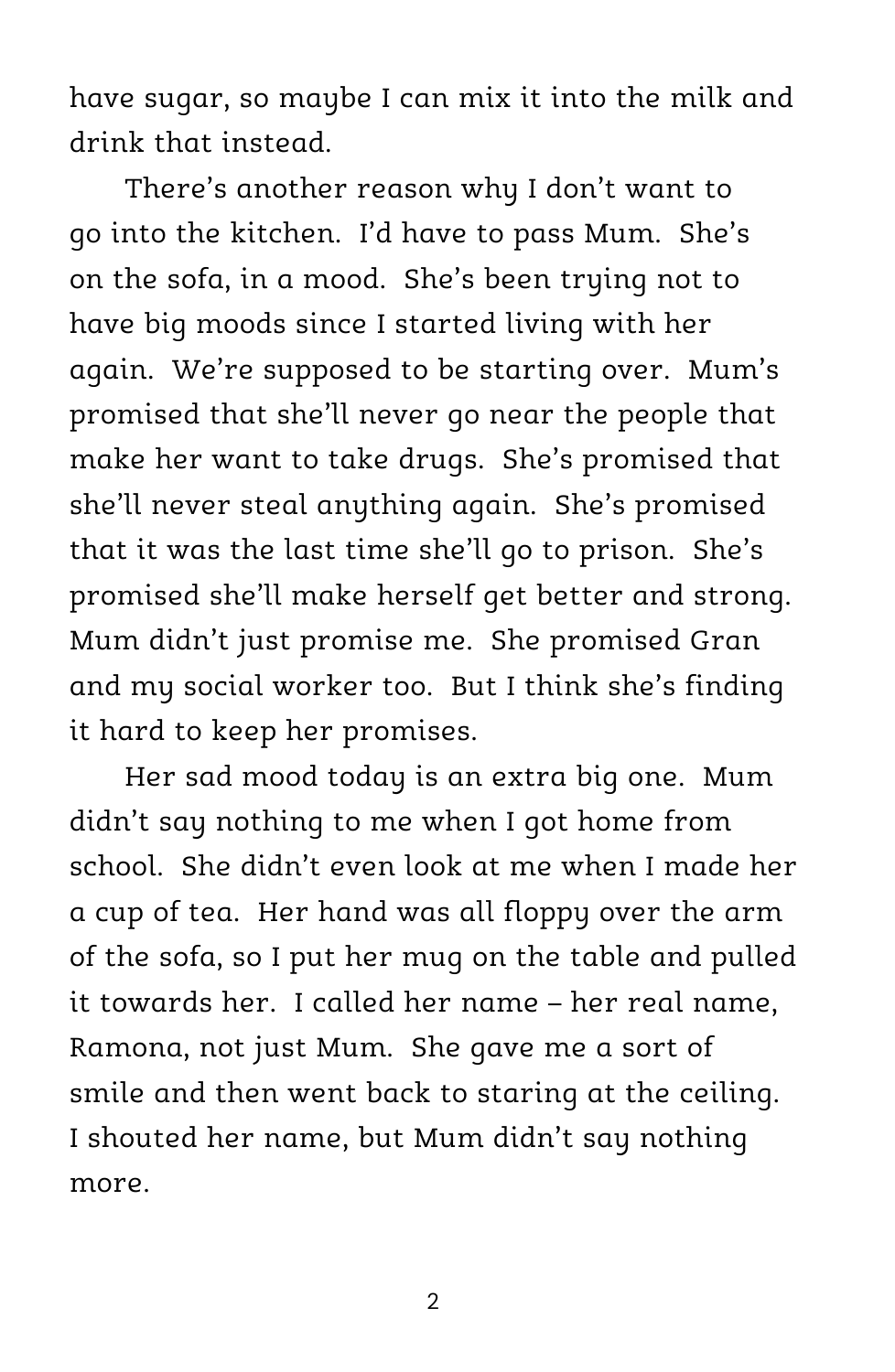I started feeling cross, so I made myself do what Blessing, my social worker, says I should do when I want to kick off. *Breathe slowly, Al*, Blessing says, *and take yourself away from the thing that's making you upset*. So I came back into my bedroom and let out Venom and Vulture.

Venom and Vulture are my pet rats. They're not supposed to come out of their cage, because not everyone likes rats. But I do.

These are the reasons why people don't like rats:

- 1. They wee a lot.
- 2. They can get a bit smelly.
- 3. They carry diseases. (But these aren't any old rats. Venom and Vulture are posh rats from a pet shop. They got checked for fleas and plague.)
- 4. They eat anything.

Mum says I'm not supposed to have my rats here at all, but as long as I behave myself, she'll let me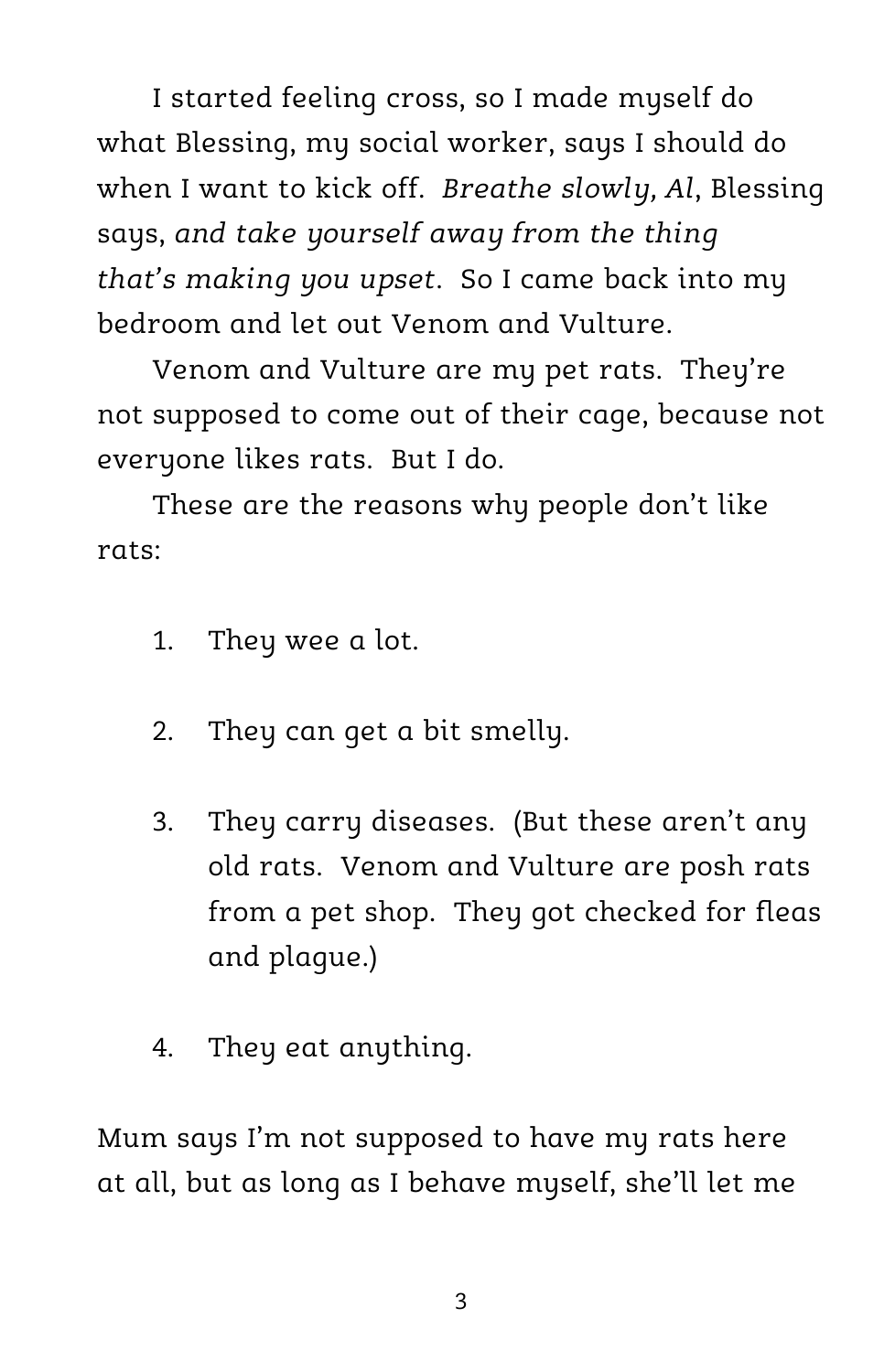keep them. I got Venom and Vulture from Maya, who was staying in the same foster home as me.

There have been lots of times when Mum hasn't been able to look after me. When I was small, I'd move in with my dad or my gran. But last time Gran told the social workers she couldn't have me because she'd be in New Zealand visiting her sister, and my dad wouldn't take me in neither.

I haven't been to my dad's for three years now. He moved out of London with his third family. (I'm from his second family.) Dad's new girlfriend is called Lara and they have twins called Bianca and Marsha. Dad says that Lara's hands are too full with the twins for me to stay there now.

So I ended up with Macey and Lee, foster parents who look after teenagers in an emergency. That means kids like me and Maya who haven't got nowhere else to go. Macey didn't mind rats, but Lee hated them. Once, Venom stuck her claw out from her cage and hooked the scarf Macey had been knitting for Lee's mother. Venom pulled the scarf into her cage and we only noticed when half the scarf had been unravelled and turned back into wool.

4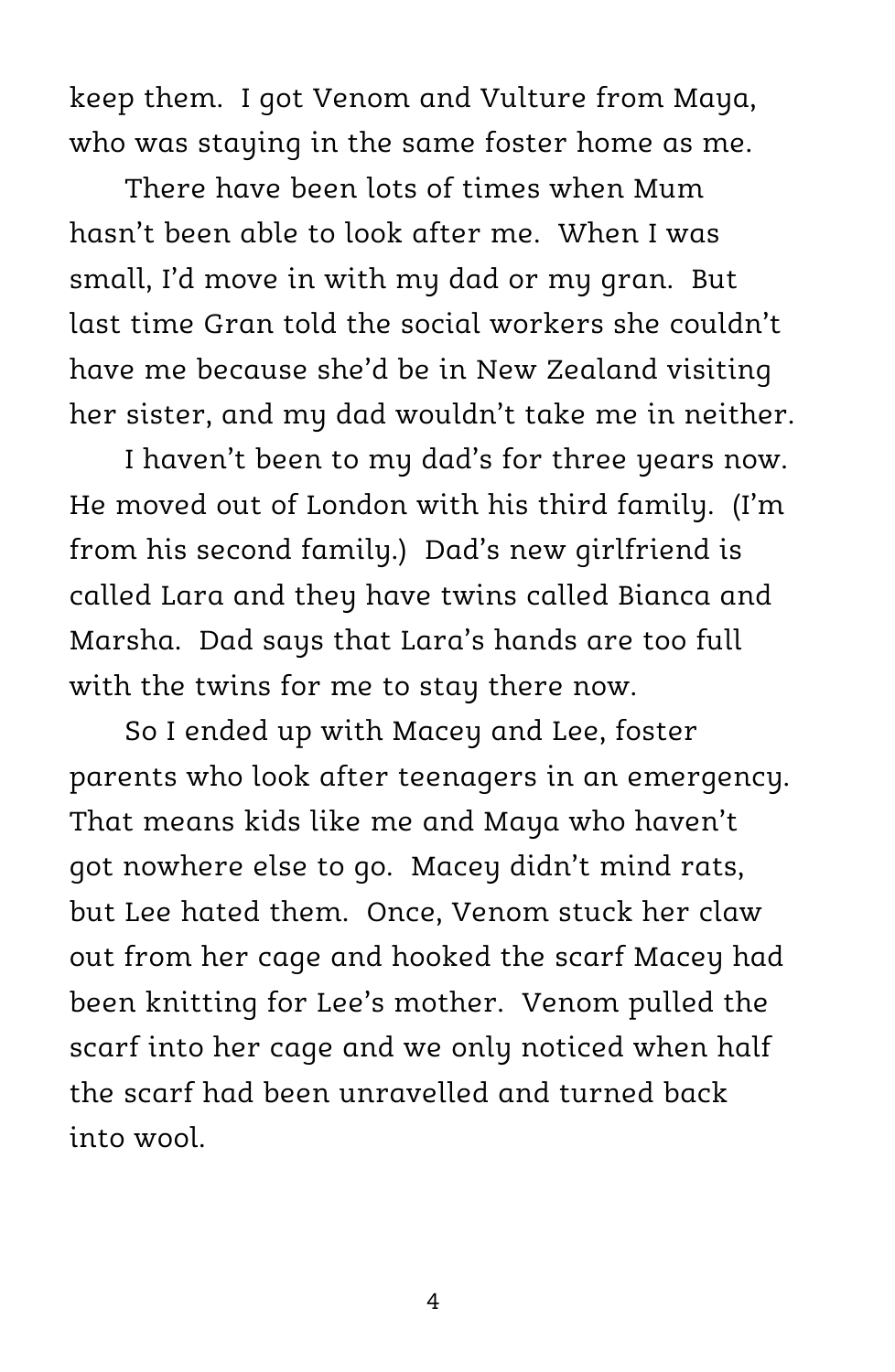Lee told the social workers that the rats had to go. I was moving back with Mum by then and I promised I'd care for them.

I let Venom climb up my leg. She used to hang from my sleeve with her teeth. She's getting fat and heavy now, so I won't let her do it so much in case she falls and hurts herself. Vulture is sniffing around my room like she thinks there's food hidden behind the walls. Watching her just makes me feel more hungry, so I put them both back in their cage.

I slump back onto my bed and open up the Argos catalogue Gran left here. I find the pages with all the games consoles. Dad says he's gonna buy me one for my birthday, but he said the same thing last Christmas. Mum says I'm gonna be an old man before I get that gift.

I rip the pages out. Then I tear them into tiny pieces. I feel better for a few minutes and then my stomach groans so loud it almost makes the catalogue shake.

I need food!

I need food right now.

I'm gonna do it. I'm gonna get the milk.

I open my bedroom door slowly, go out into the hall and look into the sitting room. Mum isn't in there no more. I hear the fridge open in the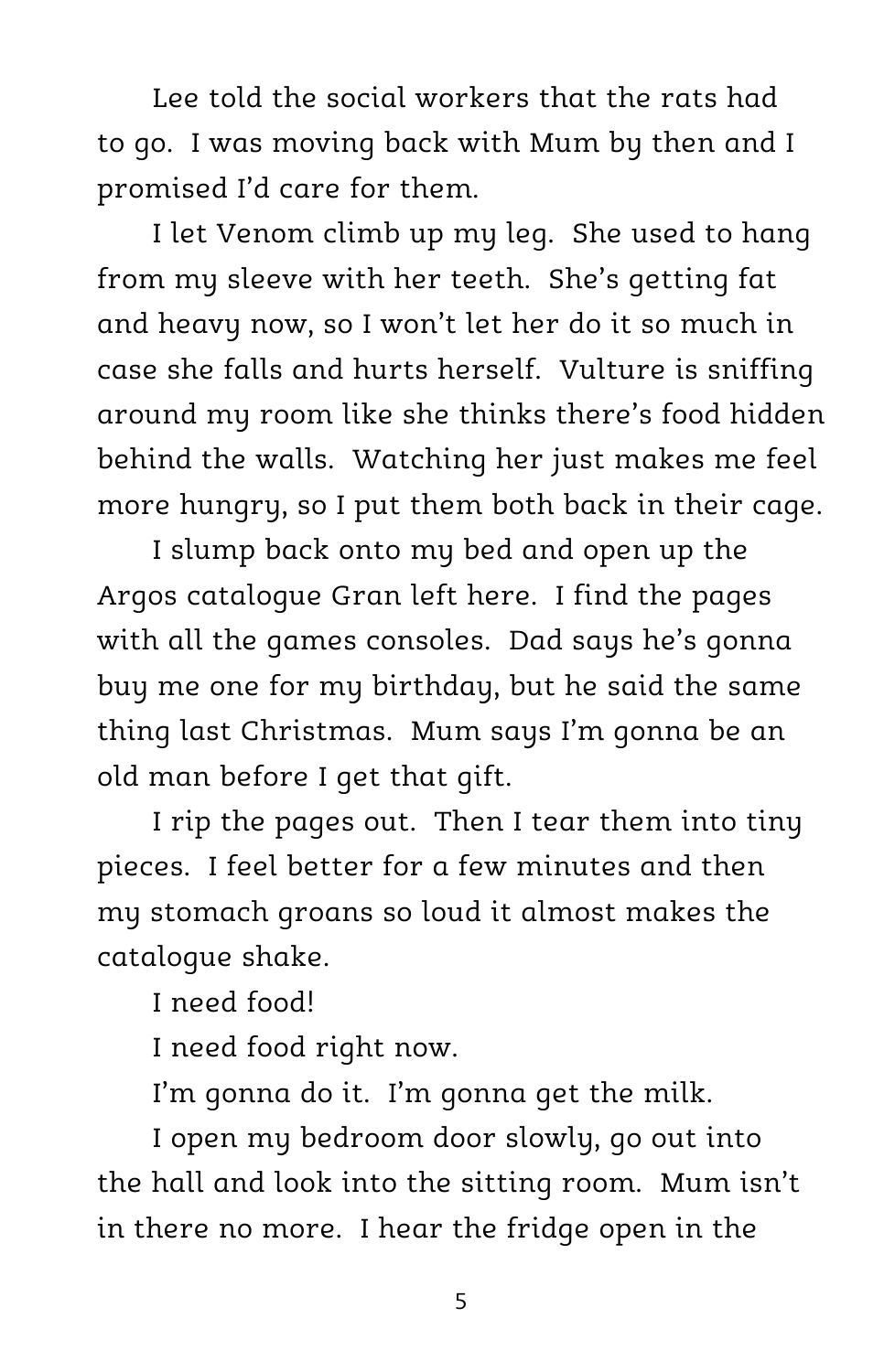kitchen. Good. I want her to know we haven't got no food, because she's promised the social workers that she'll make sure I'm all right. I know she doesn't want to break her promises.

These are the promises Mum made when social services said we were allowed to live together again:

- 1. Mum would give up her bad friends.
- 2. She would make sure we always had food and it was going to be healthy.
- 3. She would stop smoking. She doesn't smoke inside, but it's bad for her and expensive.
- 4. She would use the money she saves from not smoking to buy fruit and vegetables.

I know Mum's trying to keep the promises, even if she hasn't given up smoking. And she hasn't bought masses of vegetables, but I don't mind that.

"Mum!" I shout.

She comes out of the kitchen and she's wearing her big coat. I look out of the window. It wasn't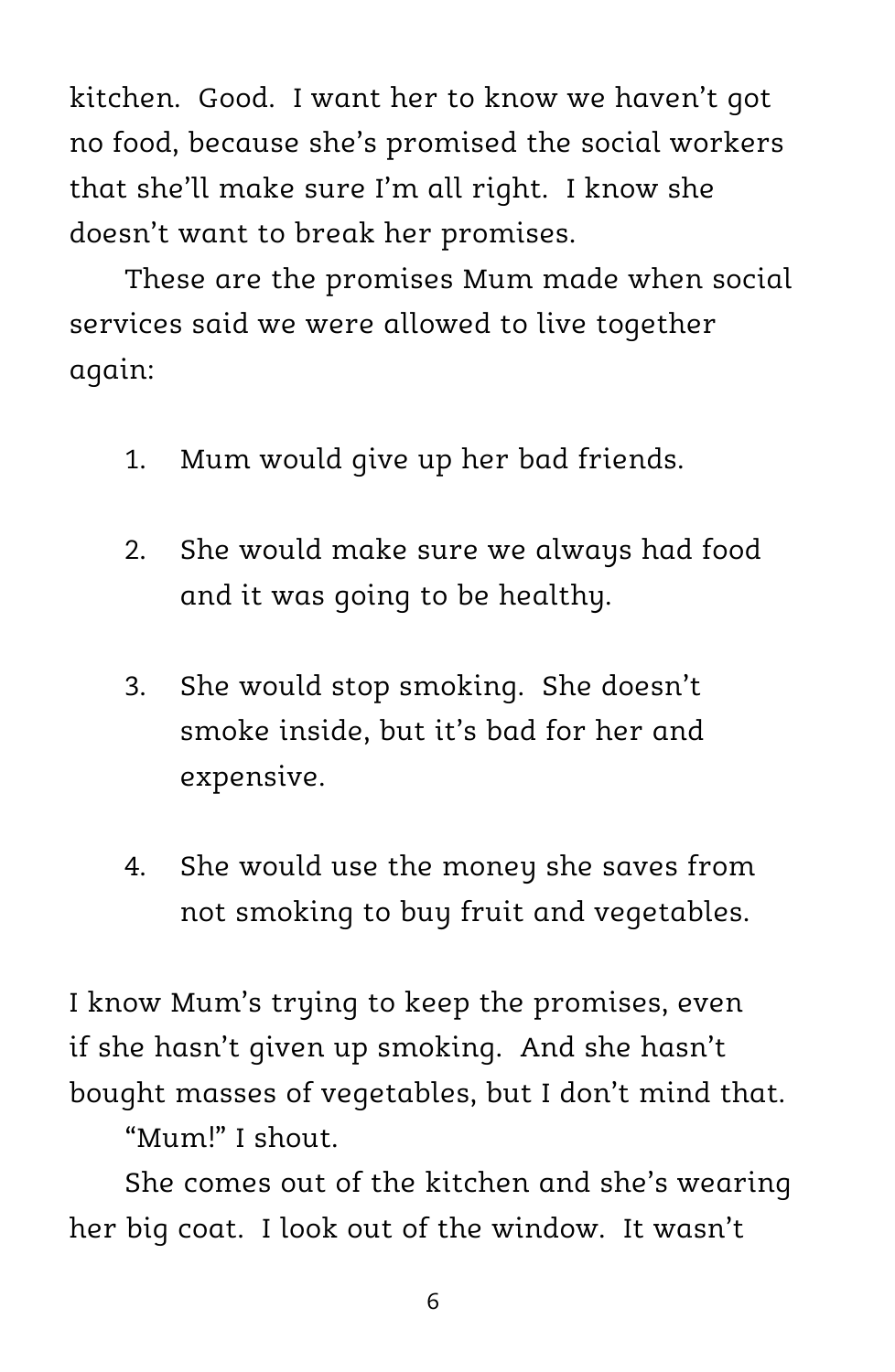raining when I came back from school. I'd been too hot and took off my blazer on the bus. I almost left it there because I hate wearing a blazer, but Gran bought it and she'd go mad if I lost it. There's only so much mad that I want to make Gran.

Mum doesn't need an enormous coat like that in this weather. So why's she wearing it? I think about the coat's deep pockets. There's even a pocket hidden inside the lining. Pockets where you can hide things.

Mum says, "I'm going out, Al. You need to stay horo"

"Where are you going?" I ask.

"I'm just going to … going to see a friend."

Mum hasn't got no friends who live nearby. That's why we moved all the way over here. The social worker says it makes Mum's life easier to be far away from all the bad friends that made her go to prison.

Mum goes over to the shoe rack and slips on her trainers. I run over and put mine on too.

"Who are you going to see?" I ask.

Mum won't meet my eyes.

*Please don't break your promises, Mum*, I think. I don't know what's worse. Mum really going to see the friends she's not supposed to see or Mum